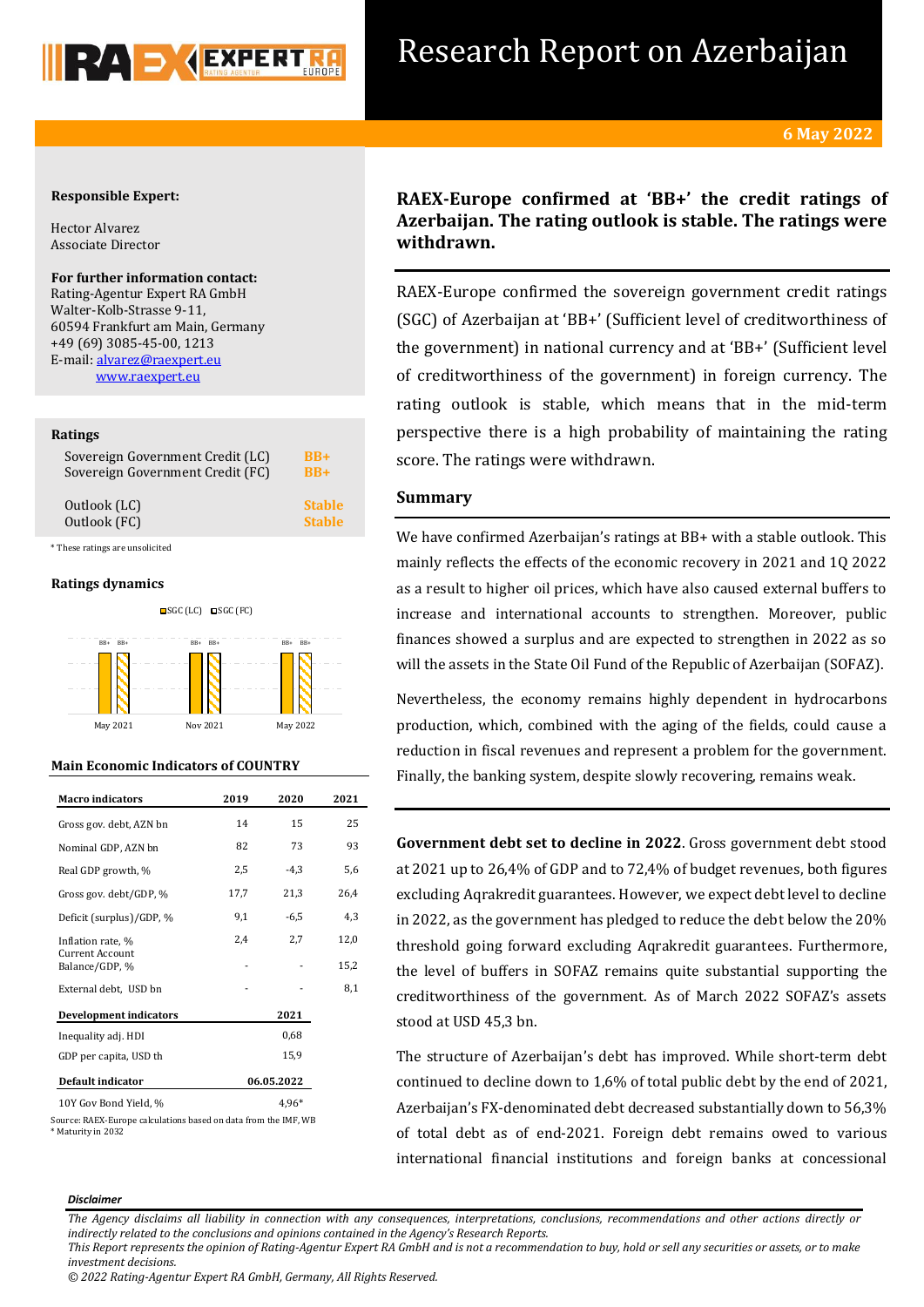**Graph 1:** Government debt dynamics, %



Source: RAEX-Europe calculations based on data from the Ministry of finance of the Republic of Azerbaijan and IMF





ource: RAEX-Europe calculations based on data from the Statistical Committee of the Republic of Azerbaijan and the IMF



### **Graph 3:** External sector indicators, % of GDP

terms. In addition, the level of international and SOFAZ reserves remains quite adequate, and since the AZN is de facto pegged to the USD, we do not anticipate any risk of non-repayment of debt increase this were to increase.

**The economy shows strong growth in 2021**. By the end of 2021, real GDP grew by 5,6% y-o-y resulting from the recovery from the pandemic as well as higher oil prices. The economy has continued to recover in 1Q 2022 as hydrocarbon prices have surged as a consequence of the Russian invasion of Ukraine. Non-oil gas GDP continues to show strong growth figures as it hiked by 10,3% in 1Q 2022. We expect the economy to grow at a slower pace of about 2,8% y-o-y 2022 mostly as a result of diminishing base effects and increase in inflation.

The concentration of the economy on the oil and gas sector remains high and is still one of the main factors constraining the sovereign ratings, as it makes the economy highly vulnerable to oil demand. Despite decreasing slightly, the oil and gas share in total exports was around 90% in 2021, while it represented 50% of total GDP production as of the same date.

**The external position remains strong**. The external balance sheet of Azerbaijan remains very solid. The recent increase in oil and gas prices have solidified the current account. After posting a current account surplus of 15,2% of GDP in 2021, we anticipate this metric to increase up to 37% of GDP in 2022. Azerbaijan's trade balance of good and services posted a reading of 5,7% of GDP in 2021, while we expect a stronger figure in 2022 as a result of rising hydrocarbon prices. We consider the trade exposure to Russia and Ukraine to be moderate; thus, not having impactful effect on trade metrics.

Finally, the level of international reserves of the Central Bank of Azerbaijan (CBA) continued to increase steadily and, as of March 2022, it stood at USD 7,136 bn. Further strengthening the external position is the fact that SOFAZ remains with a vast amount of assets.

**Political risk increase slightly due to the Russian invasion of Ukraine**. Even though we anticipate that the Nagorno-Karabakh conflict remains controlled and new ways of cooperation have been created, slight uncertainty rose from the Ukraine war. This is mainly due to the fact that Russia broke ties with all nations involved in the Minsk group. However, we still anticipate Russia to retain its peacekeeping forces in the region.

**Fiscal position recovered substantially in 2021**. The fiscal budget posted surplus of 4,3% of GDP in 2021 as a result of stronger oil prices as well as an increase in non-oil revenues. On the expenditure side, we anticipate Nagorno-Karabakh reconstruction spending will create pressure on the budget. Nevertheless, the high hydrocarbon prices which

### *Disclaimer*

Source: RAEX-Europe calculations based on data from the WB and IMF

*The Agency disclaims all liability in connection with any consequences, interpretations, conclusions, recommendations and other actions directly or indirectly related to the conclusions and opinions contained in the Agency's Research Reports.*

*This Report represents the opinion of Rating-Agentur Expert RA GmbH and is not a recommendation to buy, hold or sell any securities or assets, or to make investment decisions.*

*<sup>© 2022</sup> Rating-Agentur Expert RA GmbH, Germany, All Rights Reserved.*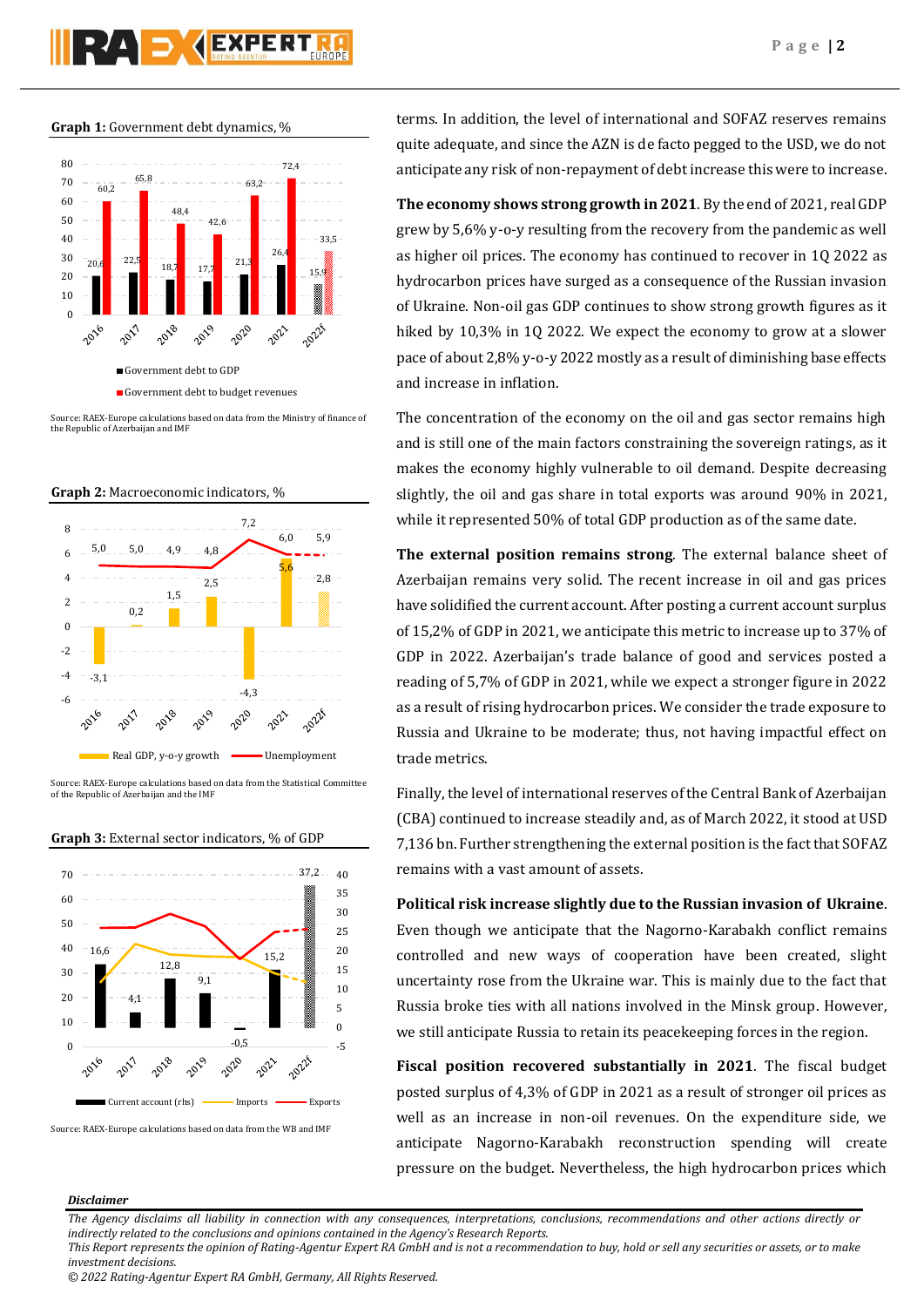

**Graph 4:** Fiscal balance, % of GDP



ource: RAEX-Europe calculations based on data from the Ministry of finance of the Republic of Azerbaijan and IMF





**Graph 6:** Financial dollarization, % of total



Source: RAEX-Europe calculations based on data from the Azerbaijan Banks Association

have resulted from the lack of supply derived from the Russian invasion in Ukraine, will propel the fiscal surplus around 20% of GDP in 2022.

We still consider the SOFAZ to be one of the key strengths for the creditworthiness of the sovereign as it has more than enough room to finance the national budget. As of March 2022, assets of the fund stood at USD 45,3 bn.

**Monetary policy tightened slightly**. Since September 2021, when the reference rate was 6,5%, the CBA has hiked it four times by 25b.p. up to 7,75% as it stands currently. The tightening has been mainly a response to high inflationary pressures and expectations impacted by increase in food and commodities prices, the overall supply chain crunch and lower imports from Ukraine and Russia. By the end of 2021, the inflation rate stood at 11,9%, while by the end of March 2022 it was 12,2%. We expect inflation to remain high throughout 2022. Moreover, the de facto peg to the USD remains in pace and the CBA continues to perform FX auctions alongside the state oil fund.

We still consider that the plan of transition to an inflation-targeting regime as part of the CBA strategy remains in place but has been delayed due to the current pandemic situation. In terms of effectiveness, the economy's response to the changes in the reference rate remains limited as a result of high dollarization levels.

**Banking system remains weak but improving**. The banking system posted figures showing better signs of improvement. As of the end of 2021, the ratio of NPLs to total loans stood at 4,2%, a decline of 1p.p. from 3Q 2021. Moreover, as of the same date, ROA stood at 1,6%, while ROE posted a figure of 12,3%. In addition, the estimate of the capital adequacy ratio was at around 22% by the end of 2020. As mentioned in our previous review, the stability of the metrics stems mostly from the capital injection, restructuring process, and subsequent recovery of the state-owned International Bank of Azerbaijan (IBA), as well as from the license revocation of four banks. We anticipate Basel 3 to kick in this year in regard to liquidity and risk management.

Financial dollarization remains high, however, it has not increased further. The level of financial dollarization in the country stood at 51,2% of deposits and at 25% of loans as of March 2022. These levels continue to have a negative effect of the efficiency of monetary policy transmission.

The level of domestic credit to GDP stood at 13,9% of GDP in 2021, while banks' assets to GDP posted a figure of 41,4% as of the same date.

### *Disclaimer*

*This Report represents the opinion of Rating-Agentur Expert RA GmbH and is not a recommendation to buy, hold or sell any securities or assets, or to make investment decisions.*

*<sup>© 2022</sup> Rating-Agentur Expert RA GmbH, Germany, All Rights Reserved.*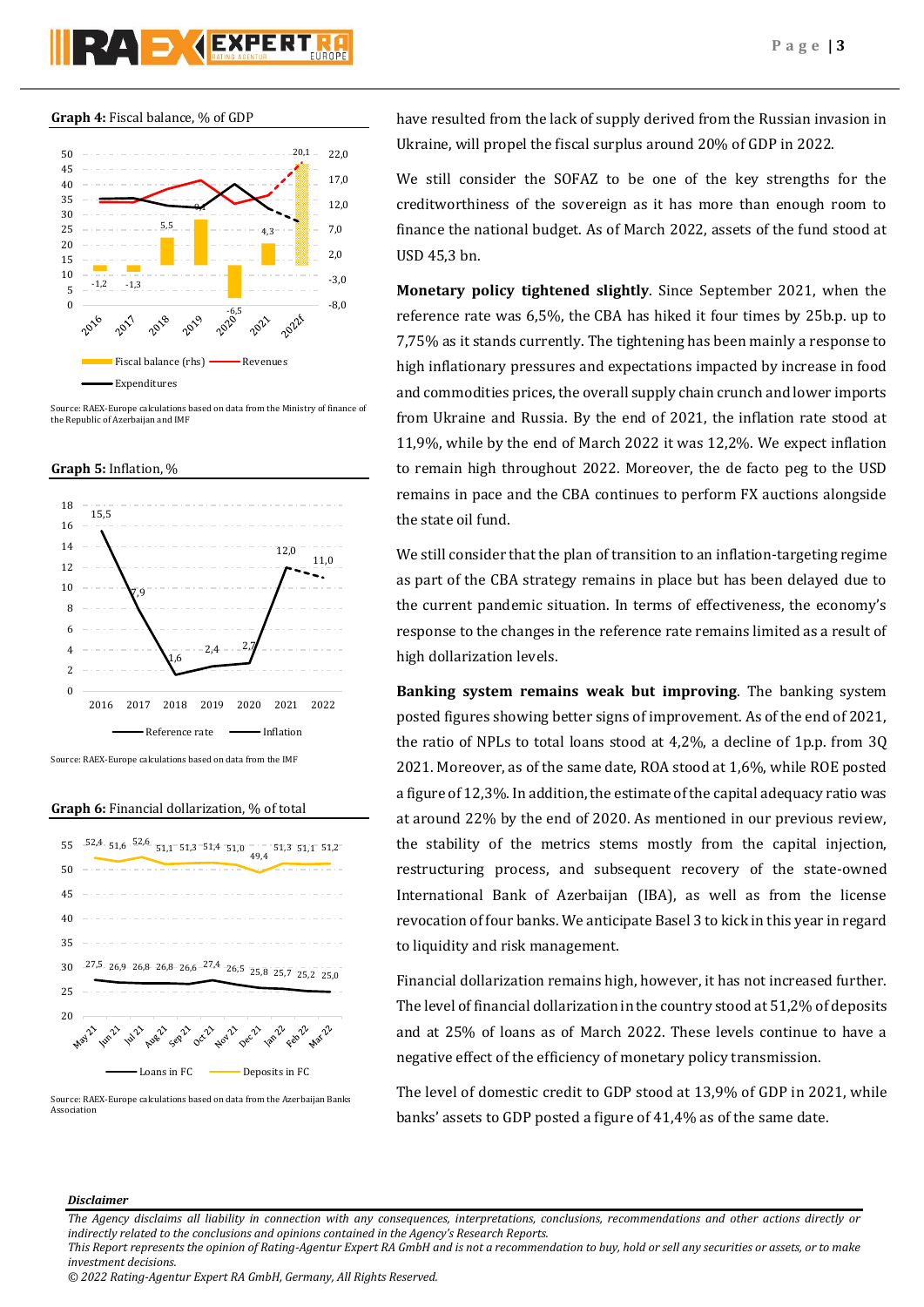# **Support factors**:

 Substantial foreign currency assets (expected above 100% of GDP by end-2022) on the balance sheet of SOFAZ. As of March 2022, the fund had around USD 45,3 bn in assets (weak supportfactor).

# **Stress factors**:

- Increased dollarization level: 51,2% of deposits and at 25% of loans were denominated in foreign currency as of March 2022 (moderately weak stress-factor);
- Budget revenues are highly dependent on the oil sector. (weak stress-factor);
- Escalation of the frozen conflict over the Nagorno-Karabakh territory continues to constrain the structural transformation of the country, despite the peace treaty, we still consider the situation as a stress factor (weak stress-factor).

# SENSITIVITY ASSESSMENT:

The following developments could lead to an upgrade:

- Continued increase in oil prices higher than our base scenario to support GDP growth and the external trade position;
- Increased economic diversification and lower share of budget revenues from the oil industry.

The following developments could lead to a downgrade:

- Further deterioration of economic activity which will have a direct impact on public finances and external buffers;
- Renewed escalation in the military conflict with Armenia.

### ESG Disclosure:

Inherent factors

 Quality of fiscal policy; quality of monetary policy; natural resources; natural and climatic threats; environmental threats; level of corruption, CPI; Government Effectiveness Index; quality of the business environment; position in Doing Business Ranking; level of investment in human capital, adjusted for inequality; Rule of Law Index; transparency of government policymaking Index; level of information transparency of the government; Political Stability and Absence of Violence/Terrorism Index; natural disasters, constant exposure to difficult natural conditions.

# Drivers of change factors

None

Next scheduled rating publication: N/A. The full sovereign rating calendar can be found at Sovereign [Rating Calendar 2022](https://raexpert.eu/sovereign/#conf-tab-5)

For further information contact:

Responsible expert: Hector Alvarez, Associate Director of RAEX-Europe +49 (69) 3085-45-00, 1213 [alvarez@raexpert.eu](mailto:alvarez@raexpert.eu)

Reviewer:

### *Disclaimer*

*The Agency disclaims all liability in connection with any consequences, interpretations, conclusions, recommendations and other actions directly or indirectly related to the conclusions and opinions contained in the Agency's Research Reports. This Report represents the opinion of Rating-Agentur Expert RA GmbH and is not a recommendation to buy, hold or sell any securities or assets, or to make investment decisions. © 2022 Rating-Agentur Expert RA GmbH, Germany, All Rights Reserved.*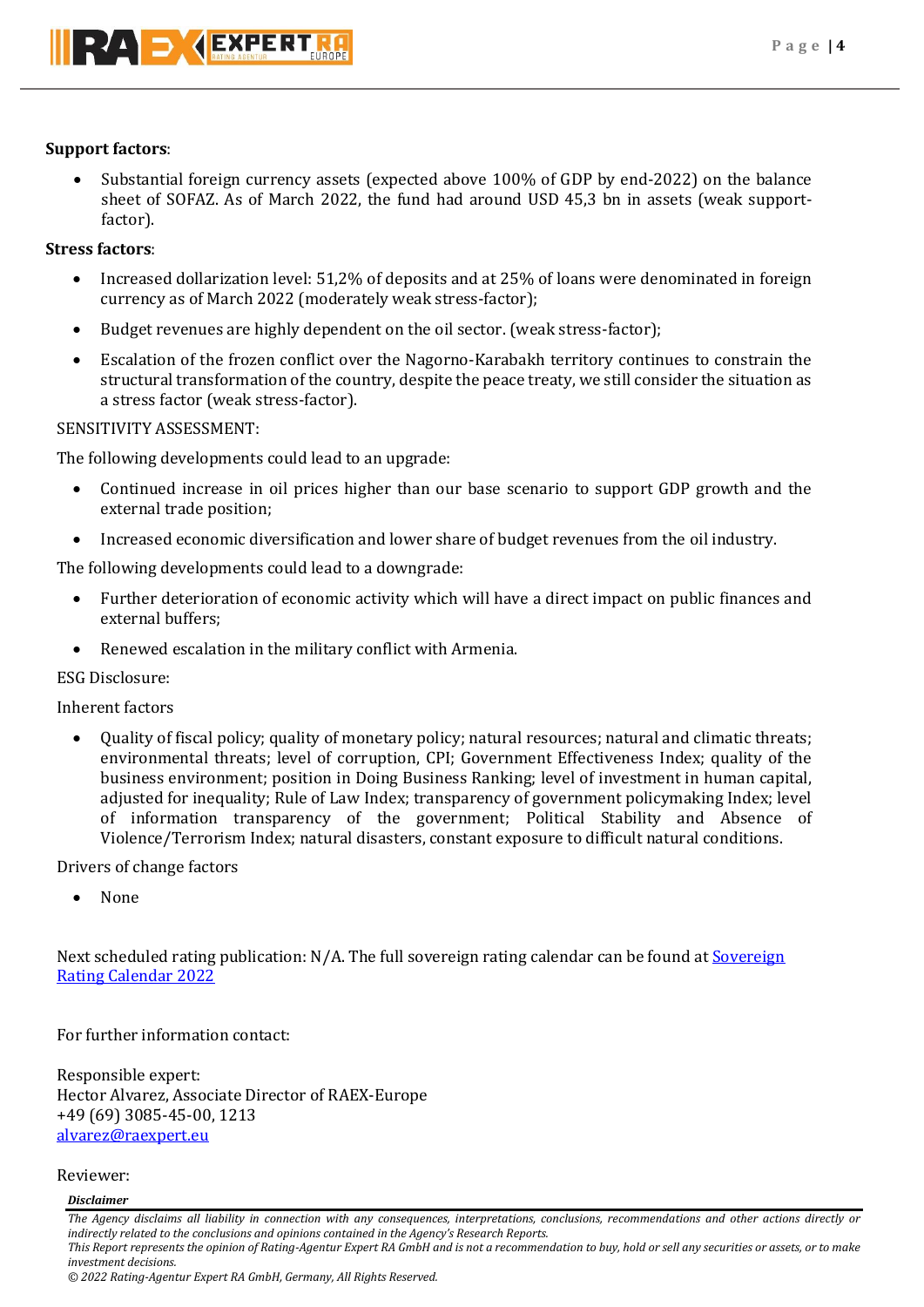

Denys Anokhov, Rating Associate of RAEX-Europe +49 (69) 3085-45-00, 1212 [anokhov@raexpert.eu](mailto:anokhov@raexpert.eu)

# **Rating-Agentur Expert RA GmbH (RAEX-Europe)**

Walter-Kolb-Strasse 9-11, 60594 Frankfurt am Main, Germany +49 (69) 3085-45-00 E-mail[: info@raexpert.eu](mailto:info@raexpert.eu) [www.raexpert.eu](http://www.raexpert.eu/)

*Disclaimer* 

*This Report represents the opinion of Rating-Agentur Expert RA GmbH and is not a recommendation to buy, hold or sell any securities or assets, or to make investment decisions.*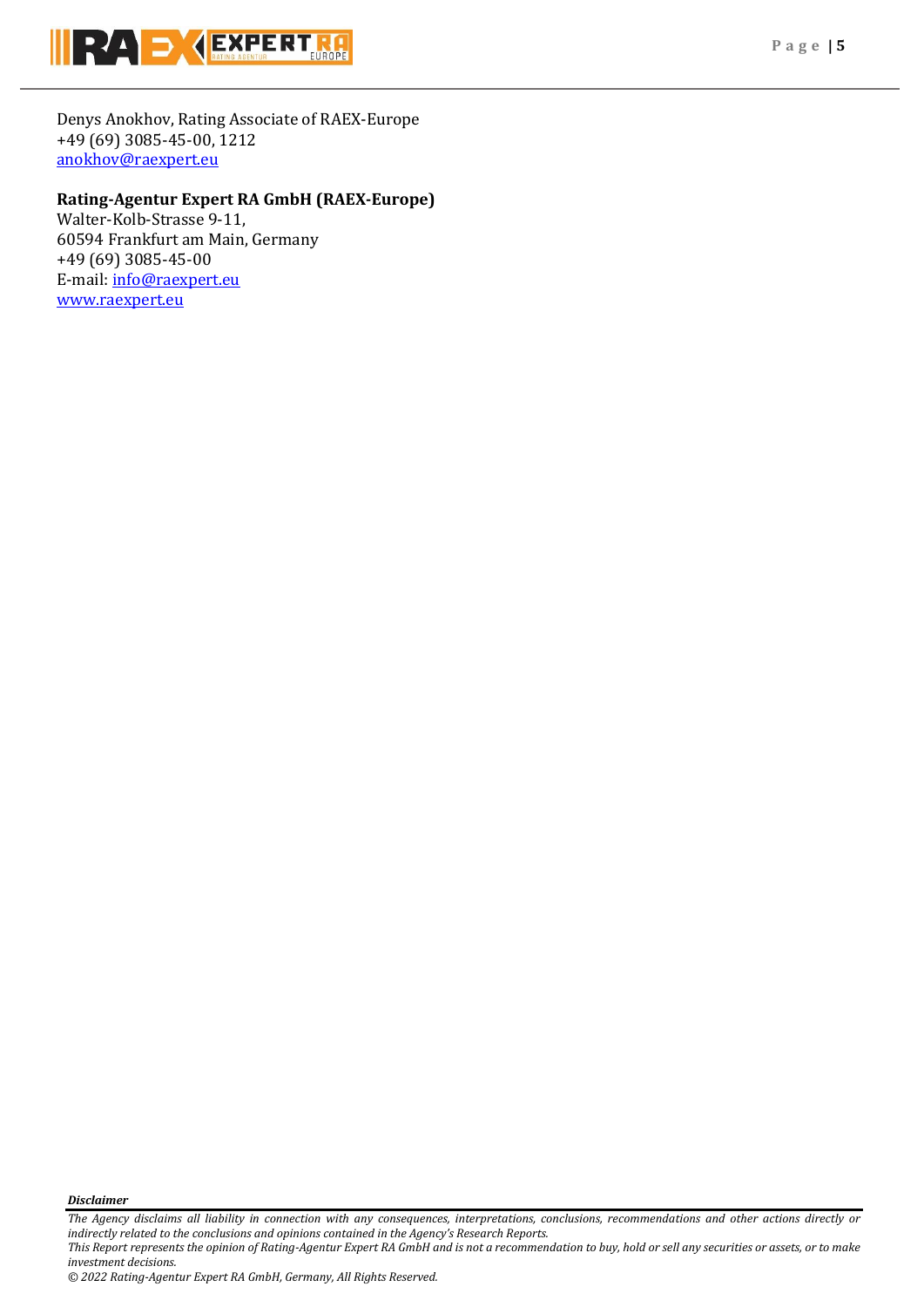# RATING HISTORY:

|             |                                                                      | <b>SGC</b>                  |                     | <b>Outlook</b>              |                     |
|-------------|----------------------------------------------------------------------|-----------------------------|---------------------|-----------------------------|---------------------|
| <b>Date</b> | <b>Review reason</b>                                                 | <b>National</b><br>currency | Foreign<br>currency | <b>National</b><br>currency | Foreign<br>currency |
| 05.11.2021  | Scheduled<br>revision of both<br>types of ratings<br>for the country | $BB+$                       | $BB+$               | Stable                      | Stable              |
| 07.05.2021  | Scheduled<br>revision of both<br>types of ratings<br>for the country | $BB+$                       | $BB+$               | Stable                      | Stable              |
| 06.11.2020  | Scheduled<br>revision of both<br>types of ratings<br>for the country | $BB+$                       | $BB+$               | Negative                    | Negative            |
| 08.05.2020  | Scheduled<br>revision of both<br>types of ratings<br>for the country | $BB+$                       | $BB+$               | Negative                    | Negative            |
| 08.11.2019  | Scheduled<br>revision of both<br>types of ratings<br>for the country | $BB+$                       | $BB+$               | Stable                      | Stable              |
| 10.05.2019  | First assignment<br>of both types of<br>ratings for the<br>country   | $BB+$                       | $BB+$               | Stable                      | Stable              |

*Disclaimer* 

*This Report represents the opinion of Rating-Agentur Expert RA GmbH and is not a recommendation to buy, hold or sell any securities or assets, or to make investment decisions.*